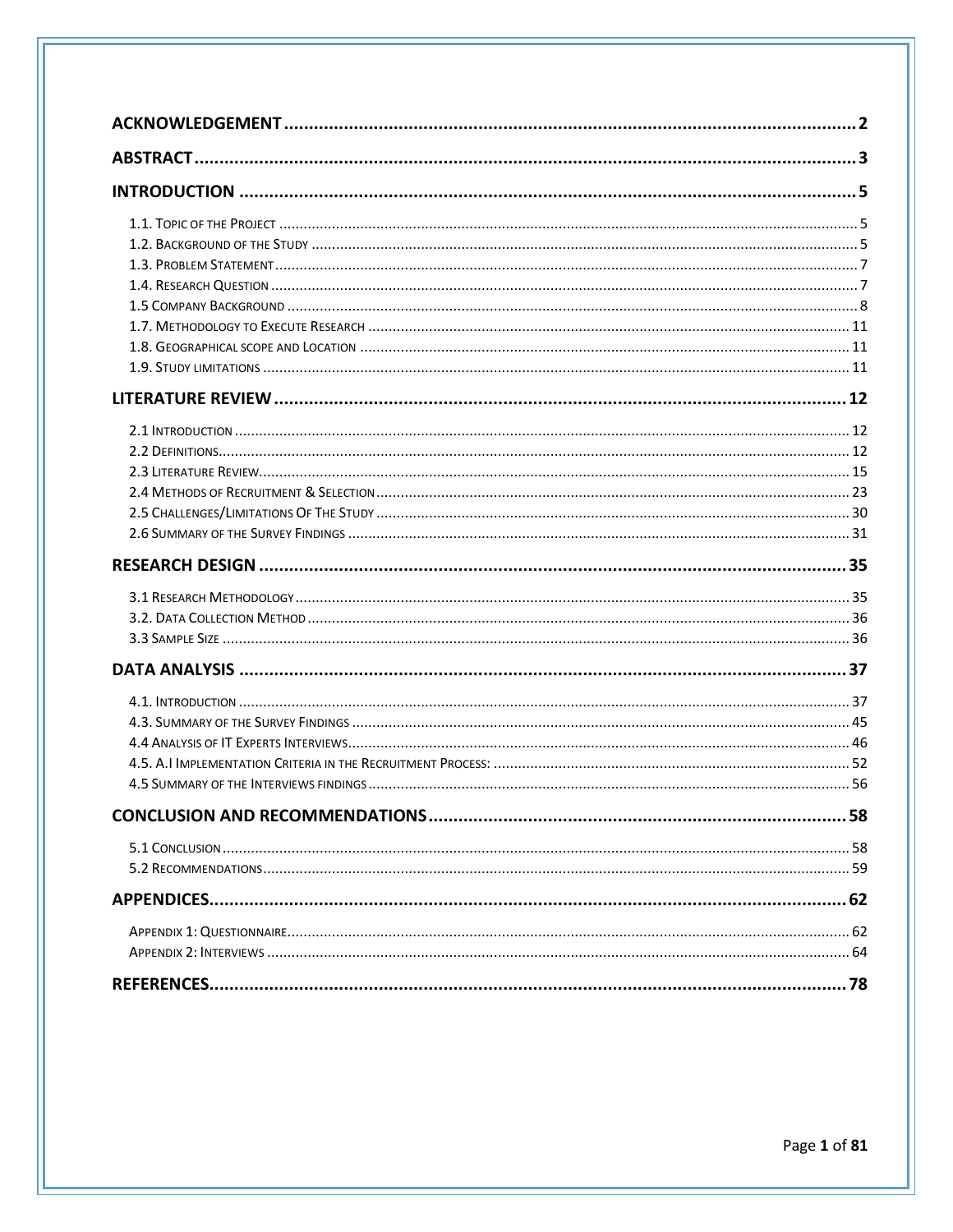### <span id="page-2-0"></span>**ACKNOWLEDGEMENT**

*First of all, we are grateful to all mighty ALLAH for helping us in completing this research project*

*We take this opportunity to record our heartfelt acknowledgment to Sir Sabir Ali Syed (Late) who supported us at the beginning of the project with his sheer knowledge of Artificial Intelligence. Unfortunately, we were unable to complete this project with him due to his sad demise. May Allah give him the highest rank in Jannah. Ameen*

*We wish to express our genuine thanks to Dr. Naila Ansari for her constant support, guidance, and encouragement to complete this research project*

*We also place our sincere gratitude to Sir Farhan who supervised our group in the middle with a very short period left and guided us seamlessly to make this project complete.*

*Lastly, I would like to thank every person who directly or indirectly helped and supported us in the completion of the project especially our Peers and group members.*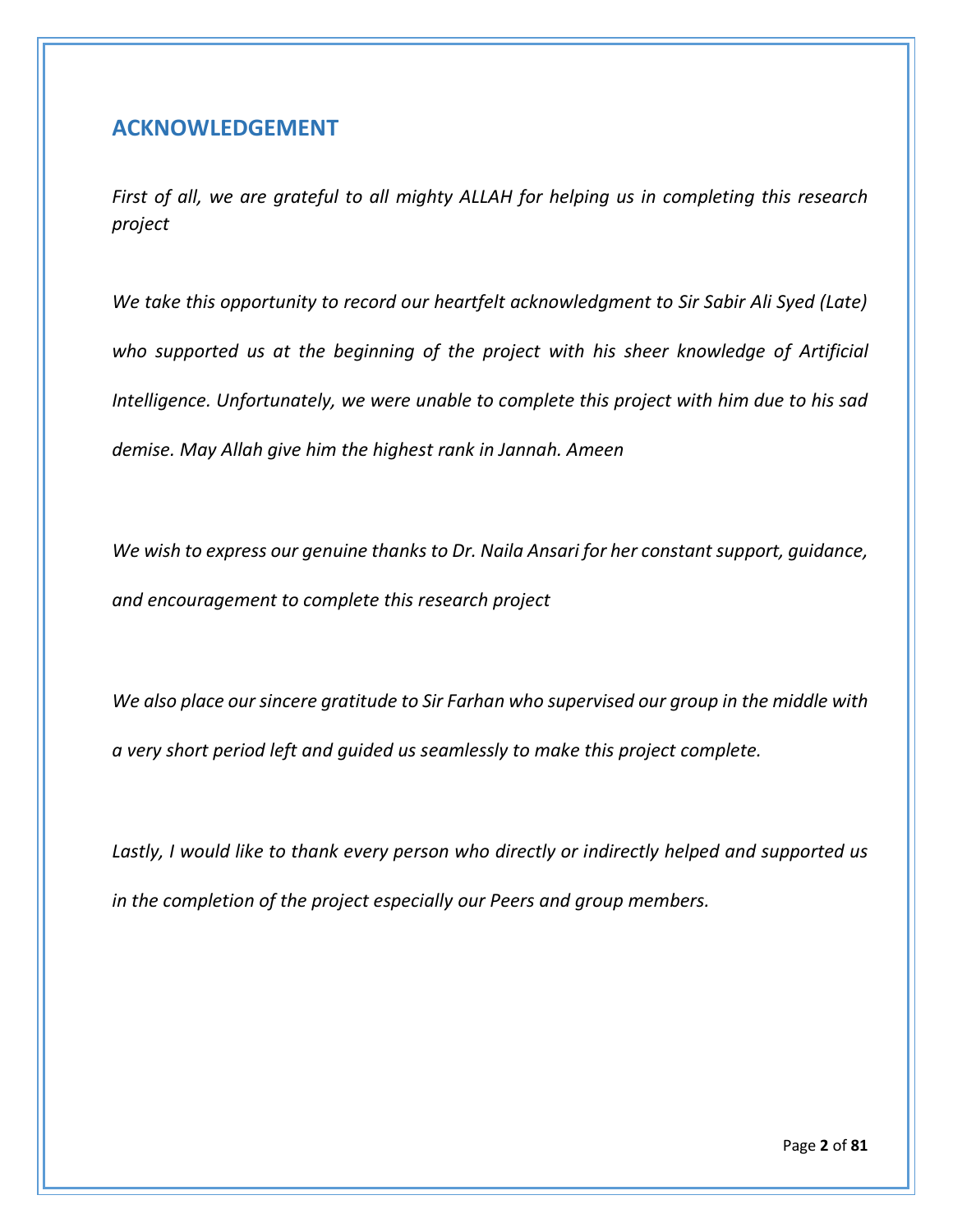### <span id="page-3-0"></span>**ABSTRACT**

Recruitment is one of the crucial functions of an organization that determines the capability and effectiveness of the company since the unemployment rate is very high in our country. Thus employers get lots of resumes as the result of a job posting. Pak Qatar Takaful is a large size organization of the financial sector of Pakistan having more than 5000 thousand active employees and the major part of its employees is based on the sales force where the attrition rate is slightly higher than the other part of the organization. Therefore, the recruitment division is always overwhelmed due to filling out the vacant position in time with the help of technological advancement, this lengthy process can be reduced and avoid unnecessary activity that makes this process complicated and time taking.

The purpose of this study is to research the implications of an Artificial Intelligence system in the recruitment process that can reduce the process. This study aims to investigate the feasibility of the system in Pakistan as well as the benefits of an AI system in the recruitment process. This study uses a qualitative study with a survey and semi-structured interviews conducted with IT experts of the financial institution of Pakistan. It is viewed through an interpretive research philosophy along with an inductive research approach

The results appear that AI in recruitment is comparatively new and is not commonly used in companies in Pakistan. The implementation of AI can be significantly beneficial in some areas of recruitment such as shortlisting candidates through the well-defined algorithm and interviews/ communication with candidates to some extent. The main focus of an AI system would be the elimination of routine tasks,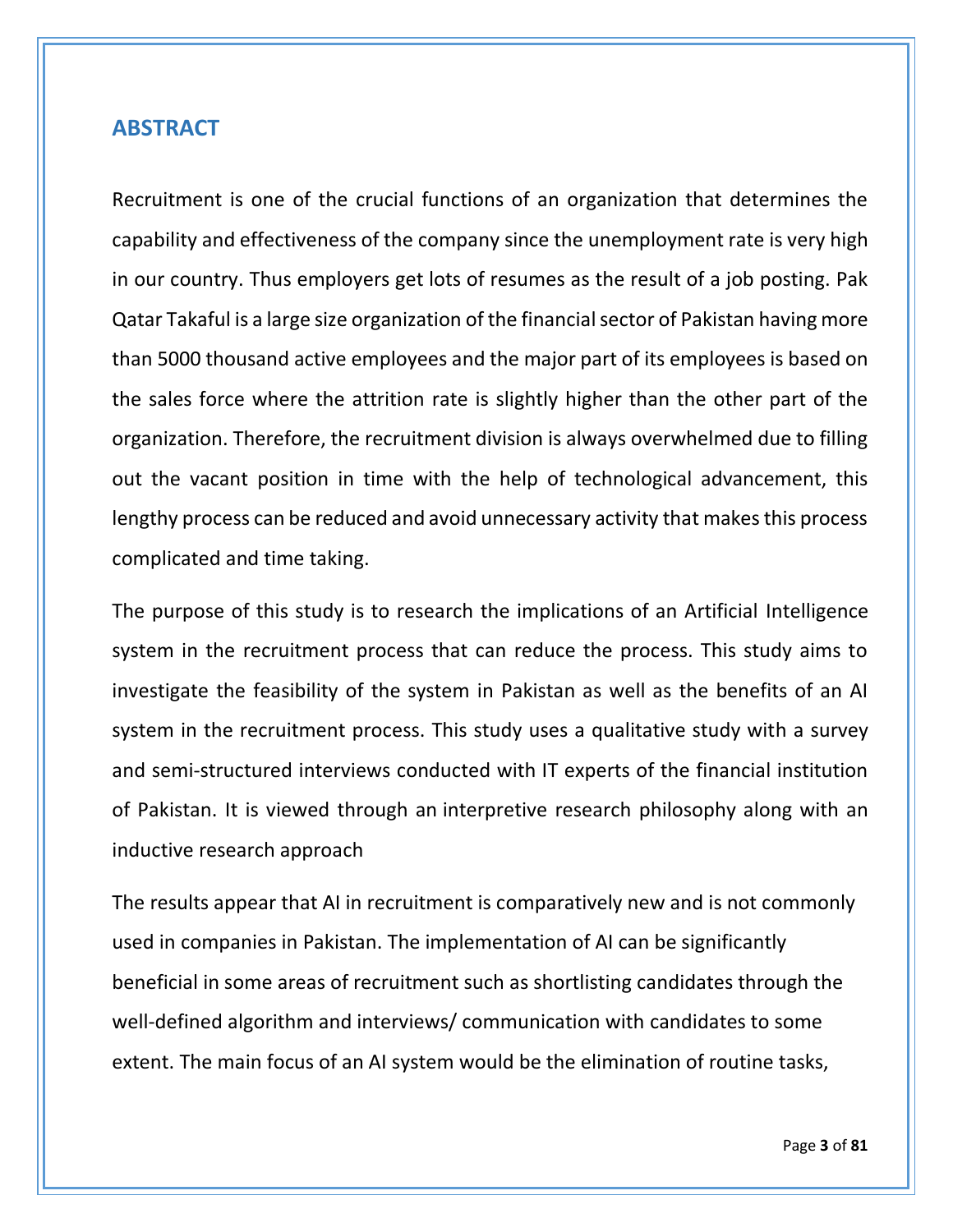speed quality, and ensure transparency. However, adaptability and readiness towards new technologies could be a major challenge for our companies in Pakistan.

*Keywords: Recruitment Process, Artificial intelligence, Financial Institutions, Shortlisting profile*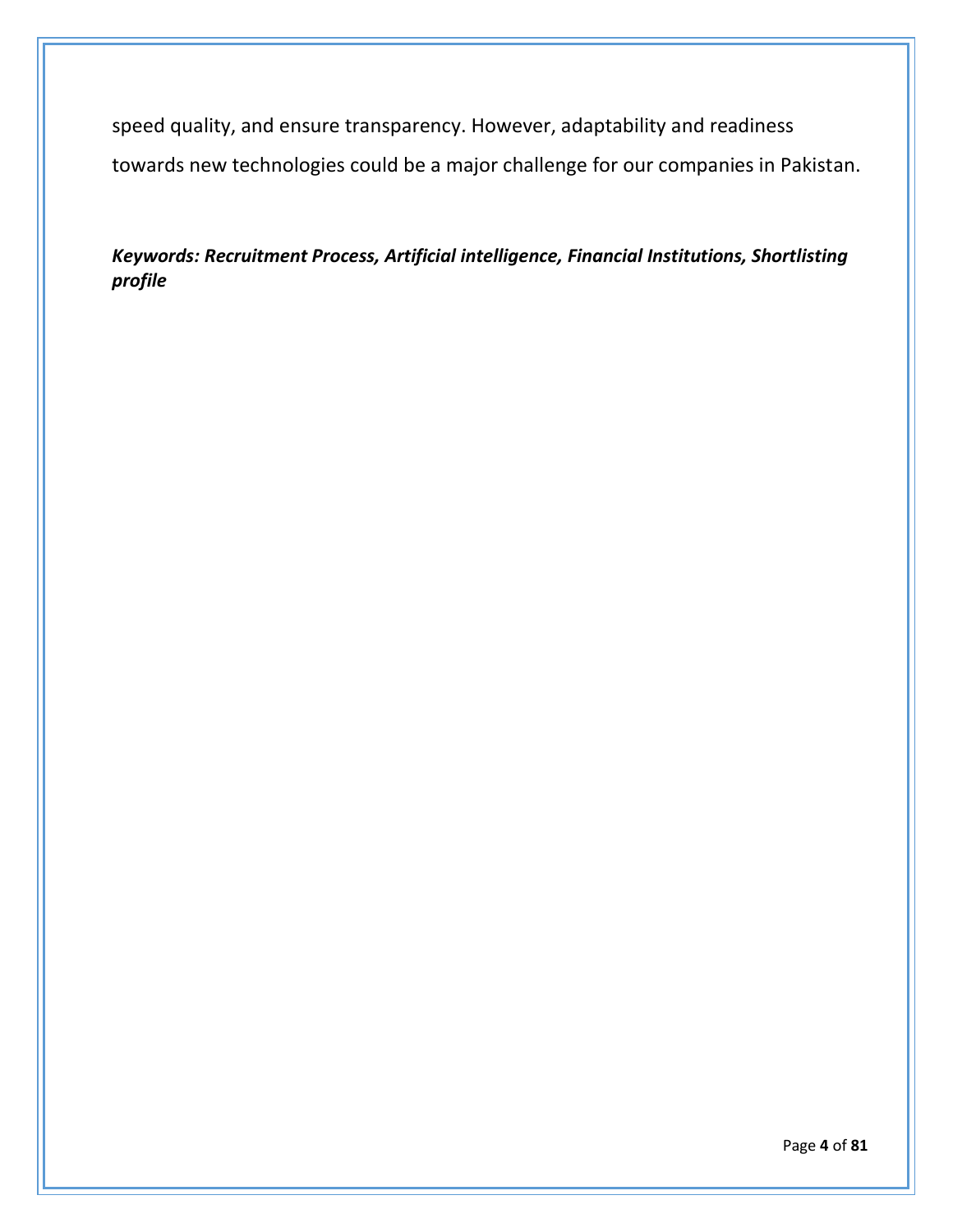# <span id="page-5-0"></span>**APPENDICES**

# <span id="page-5-1"></span>*Appendix 1: Questionnaire*

| <b>SR</b>    | <b>Questions</b>                                                                                                                                   | <b>RESPONSES</b>      |                                |                |                      |  |
|--------------|----------------------------------------------------------------------------------------------------------------------------------------------------|-----------------------|--------------------------------|----------------|----------------------|--|
| $\mathbf{1}$ | Q1: What is the size of your company?                                                                                                              | Less than 250         | $251 - 1000$                   | $1001 - 2000$  | 2001 and above       |  |
|              |                                                                                                                                                    | 27%                   | 17%                            | 14%            | 42%                  |  |
|              |                                                                                                                                                    |                       |                                |                |                      |  |
|              | Q2: Which designation mentioned below                                                                                                              | <b>Executive</b>      | <b>Team Lead</b>               | <b>Manager</b> | GM / HOD             |  |
|              | describes your role the best?                                                                                                                      | 28%                   | 29%                            | 33%            | 10%                  |  |
|              |                                                                                                                                                    |                       |                                |                |                      |  |
|              | Q3: Please select your work experience as a                                                                                                        | Less than 1 year      | 1 to 3 years                   | 4 to 7 years   | More than 7<br>years |  |
|              | recruitment person?                                                                                                                                | 22%                   | 21%                            | 33%            | 24%                  |  |
|              |                                                                                                                                                    |                       |                                |                |                      |  |
|              | Q4: How many candidates your company recruit                                                                                                       | less than 100         | $101 - 500$                    | $501 - 1500$   | More than 1500       |  |
|              | in a year?                                                                                                                                         | 45%                   | 29%                            | 11%            | 15%                  |  |
|              |                                                                                                                                                    |                       |                                |                |                      |  |
|              | Q6: Do you personally know about Artificial<br>Intelligence role in shortlisting candidates?                                                       | <b>Yes Completely</b> | Yes basic level<br>info        | <b>No</b>      |                      |  |
|              |                                                                                                                                                    | 18%                   | 57%                            | 25%            |                      |  |
|              |                                                                                                                                                    |                       |                                |                |                      |  |
|              | Q7: What is the process of shortlisting CVs in                                                                                                     | Manual                | Semi-Automated Fully Automated |                |                      |  |
|              | your company?                                                                                                                                      | 48%                   | 43%                            | 9%             |                      |  |
|              |                                                                                                                                                    |                       |                                |                |                      |  |
|              | Q8: In general, if there is a position vacant and<br>your company advertises for it through any                                                    | less than 10          | $11 - 25$                      | $26 - 50$      | More than 50         |  |
|              | medium, on an average how many CVs you<br>receive for the position?                                                                                | 10%                   | 25%                            | 19%            | 46%                  |  |
|              |                                                                                                                                                    |                       |                                |                |                      |  |
|              | Q9: As a recruitment person, how much time it<br>takes you to shortlist candidates' CVs as per                                                     | Less than 2 hours     | 2 to 4 hours                   | 4 to 8 hours   | More than 8<br>hours |  |
|              | required JDs and JS, make a list of shortlisted<br>candidates for 1st round of interview from the<br>received pool of CVs for a specific position? | 32%                   | 44%                            | 15%            | 9%                   |  |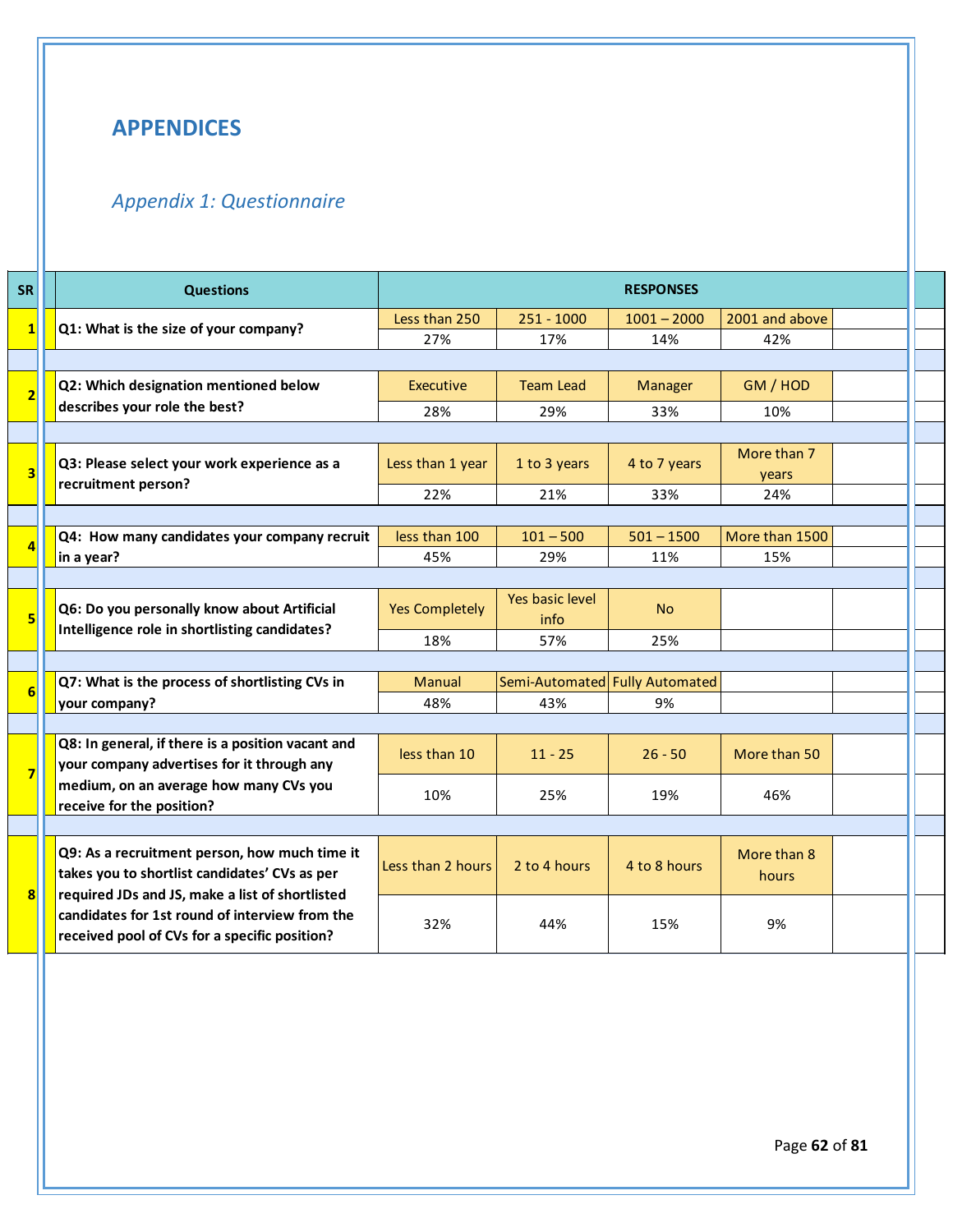|                                                | Q10. As a recruitment manager, if shortlisting<br>process gets fully automated in your                                       | 10% to 25%                                    | 26% to 40%                                              | 41% to 55%                                                                        | 56% to 70%                | More than 70% |
|------------------------------------------------|------------------------------------------------------------------------------------------------------------------------------|-----------------------------------------------|---------------------------------------------------------|-----------------------------------------------------------------------------------|---------------------------|---------------|
|                                                | organization, how much time it will save in the<br>whole recruitment process?                                                | 27%                                           | 31%                                                     | 21%                                                                               | 14%                       | 7%            |
|                                                |                                                                                                                              |                                               |                                                         |                                                                                   |                           |               |
|                                                | Q11. Do you agree that shortlisting process<br>should be automated instead of doing it<br>manually?                          | Yes                                           | <b>No</b>                                               |                                                                                   |                           |               |
|                                                |                                                                                                                              | 85%                                           | 15%                                                     |                                                                                   |                           |               |
|                                                |                                                                                                                              |                                               |                                                         |                                                                                   |                           |               |
| Q14. Do you think that Artificial Intelligence | solution for shortlisting candidates is beneficial<br>for?                                                                   | All type of<br>Organizations                  | <b>Only Medium to</b><br>large<br>Sizeorganization<br>S | Large size<br>Organizations                                                       |                           |               |
|                                                |                                                                                                                              | 51%                                           | 24%                                                     | 25%                                                                               |                           |               |
|                                                |                                                                                                                              |                                               |                                                         |                                                                                   |                           |               |
|                                                | Q16: Do you know what type of solutions are<br>available in the Pakistani market for the                                     | <b>Yes</b>                                    | Yes basic level<br>info                                 | <b>No</b>                                                                         |                           |               |
|                                                | automation of shortlisting process?                                                                                          | 20%                                           | 47%                                                     | 33%                                                                               |                           |               |
|                                                |                                                                                                                              |                                               |                                                         |                                                                                   |                           |               |
|                                                | Q17: In your opinion, can we implement AI in all                                                                             | <b>Yes</b>                                    | <b>No</b>                                               | <b>Not Sure</b>                                                                   |                           |               |
|                                                | size of the companies?                                                                                                       | 46%                                           | 22%                                                     | 32%                                                                               |                           |               |
|                                                |                                                                                                                              |                                               |                                                         |                                                                                   |                           |               |
|                                                | Q18: In your opinion, what is the accuracy<br>percentage of an Artificial Intelligence system in<br>shortlisting candidates? | 100%                                          | 90% to 99%                                              | 81 to 89%                                                                         | Less than 80%             |               |
|                                                |                                                                                                                              | 8%                                            | 18%                                                     | 42%                                                                               | 32%                       |               |
|                                                | Q19: In your opinion, what is the best option for<br>shortlisting candidates?                                                | <b>Manual with</b><br>human intervention      |                                                         | Fully Automated Semi-Automates                                                    |                           |               |
|                                                |                                                                                                                              | 18%                                           | 25%                                                     | 57%                                                                               |                           |               |
|                                                |                                                                                                                              |                                               |                                                         |                                                                                   |                           |               |
|                                                | Q20: How do you get the maximum CVs for<br>hiring in your organization?                                                      | CV (word/PDF)<br>file via email<br>attachment | CV (word/PDF)<br>file via company<br>website            | Candidate needs<br>to register and<br>fill the form for<br>the vacant<br>position | Hard copy via<br>drop box |               |
|                                                |                                                                                                                              |                                               |                                                         |                                                                                   |                           |               |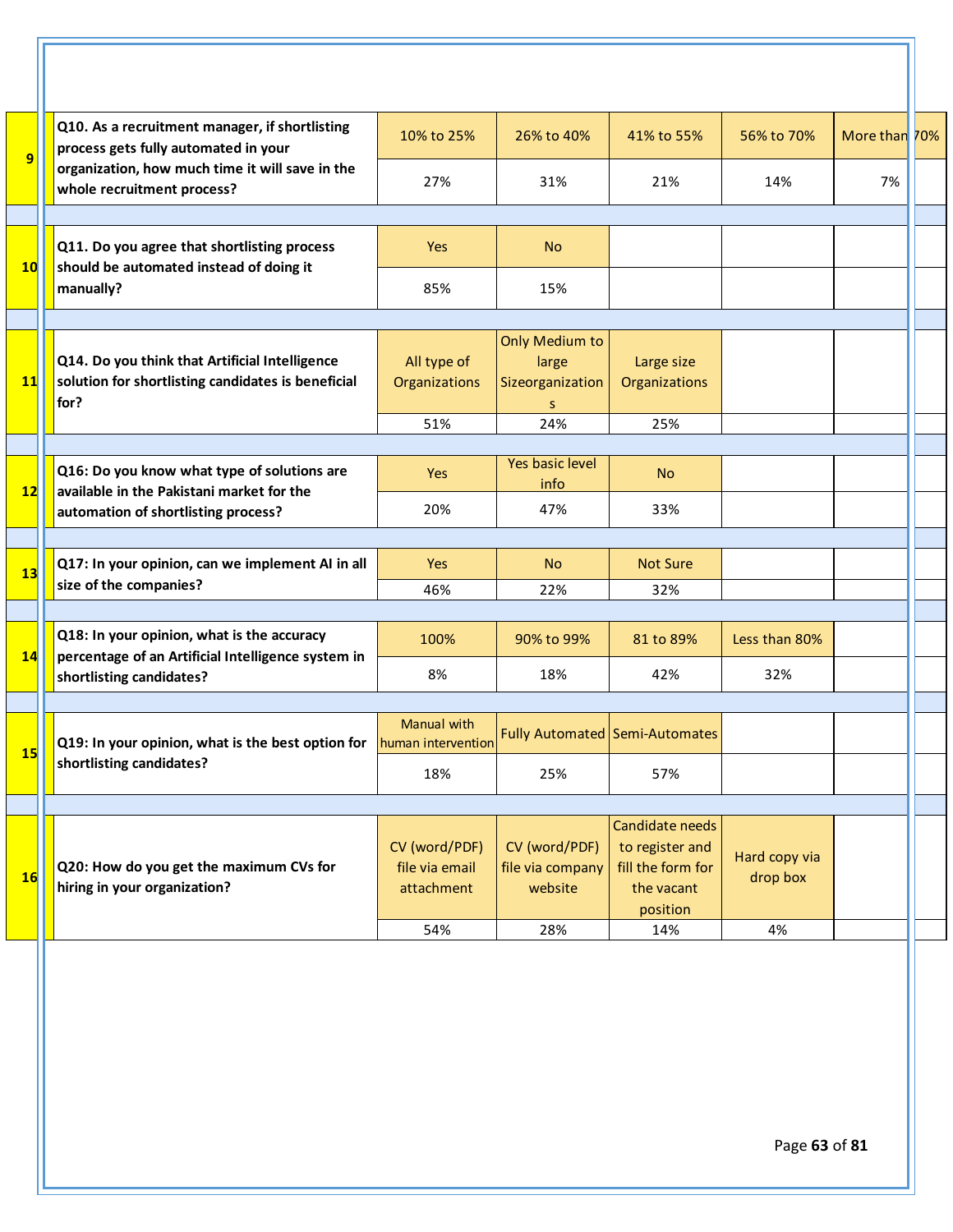#### <span id="page-7-0"></span>*Appendix 2: Interviews*

#### **INTERVIEW # 1**

**Name: Muhammad Umair Designation: Head of I.T. Organization: Pak-Qatar Takaful Group Organization size (total employees in the organization): 4000+ Industry: Financial (Islamic Insurance/Takaful) Email Address: muhammad.umair01@pakqatar.com.pk Mobile Number: +92 300 2458786**

### **Q1: What is Artificial Intelligence and what is the role of AI in the recruitment process (shortlisting candidates)?**

Artificial Intelligence (AI) is a field of computer science, which refers to the simulation of human intelligence in machines that are programmed to think like humans and mimic their actions. Hence, AI could be utilized in various problems solving and automation, where specially designed computer programs can perform certain decision-making tasks.

In "Recruitment Process", where parameters and selection criteria (*for example Age, qualification, gender, etc...*) are defined for each position. A trained algorithm when building into a computer program based on the given criteria an AI algorithm can exactly shortlist the candidates for Recruitment Team.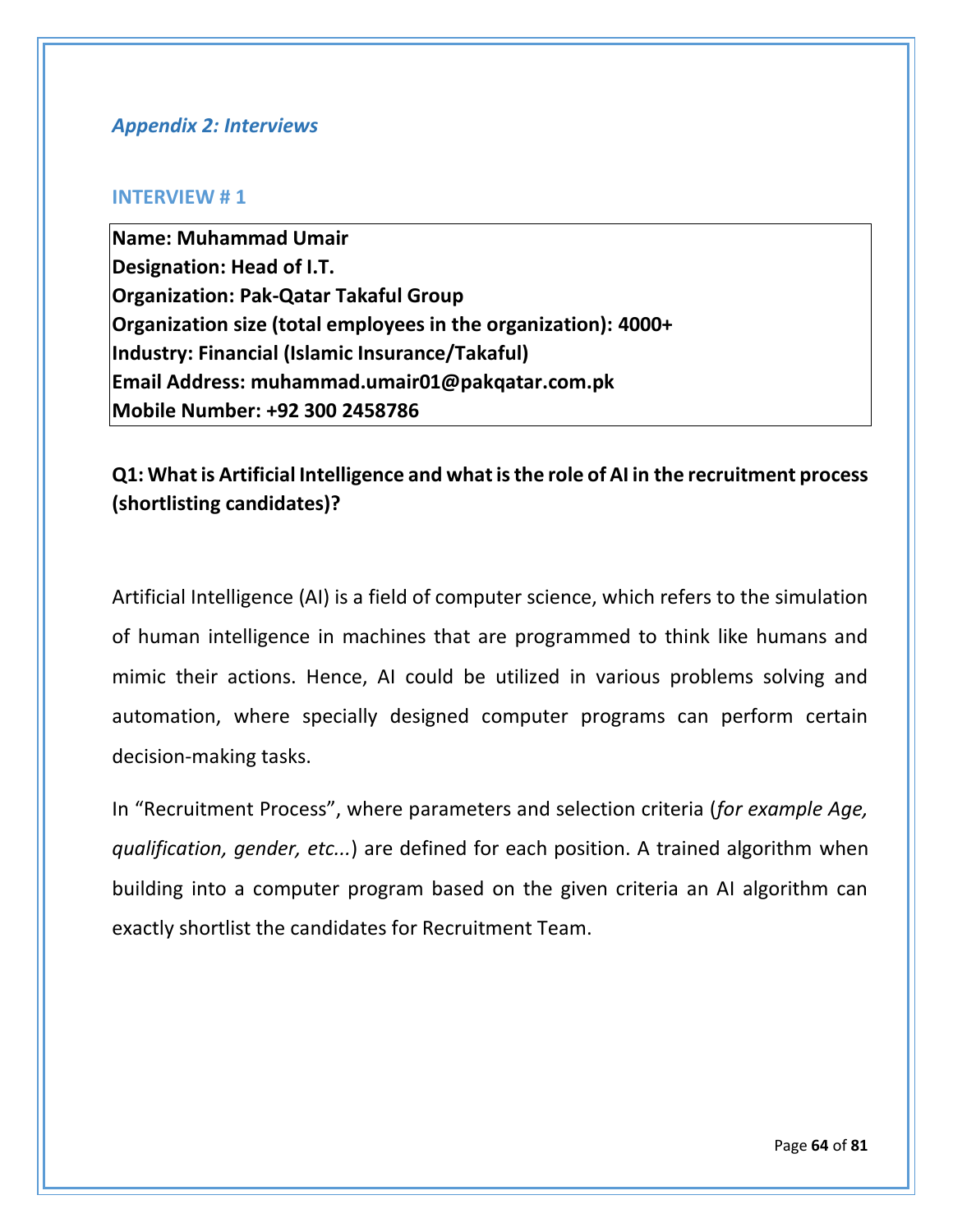### **Q2: Is the use of Artificial Intelligence beneficial for the company? If yes How?**

Yes, in all those areas of a business where analytic is involved and multiple dimensions of data make a human decision difficult, the AI role comes in. Since AI is also predicting the results based on the Algorithm and learning capabilities from the past incidents. This brings phenomenal improvement in decisions making and by the passage of time errors could be omitted.

#### **Q3: Is AI solution cost-effective or expensive?**

In the longer-term AI is cost-effective by bringing in efficiency and assisting humans in making error-free decisions.

# **Q4: What sort of solutions are available in Pakistan for implementing AI in shortlisting candidates (recruitment process)**

There is nothing readily available for the recruitment process but yes there are software applications platforms available were with very fewer efforts, parameters could be configured on the system to start the learning phase and with a very short period (via false positive and true negative results) AI system starts making better decisions of recruitment.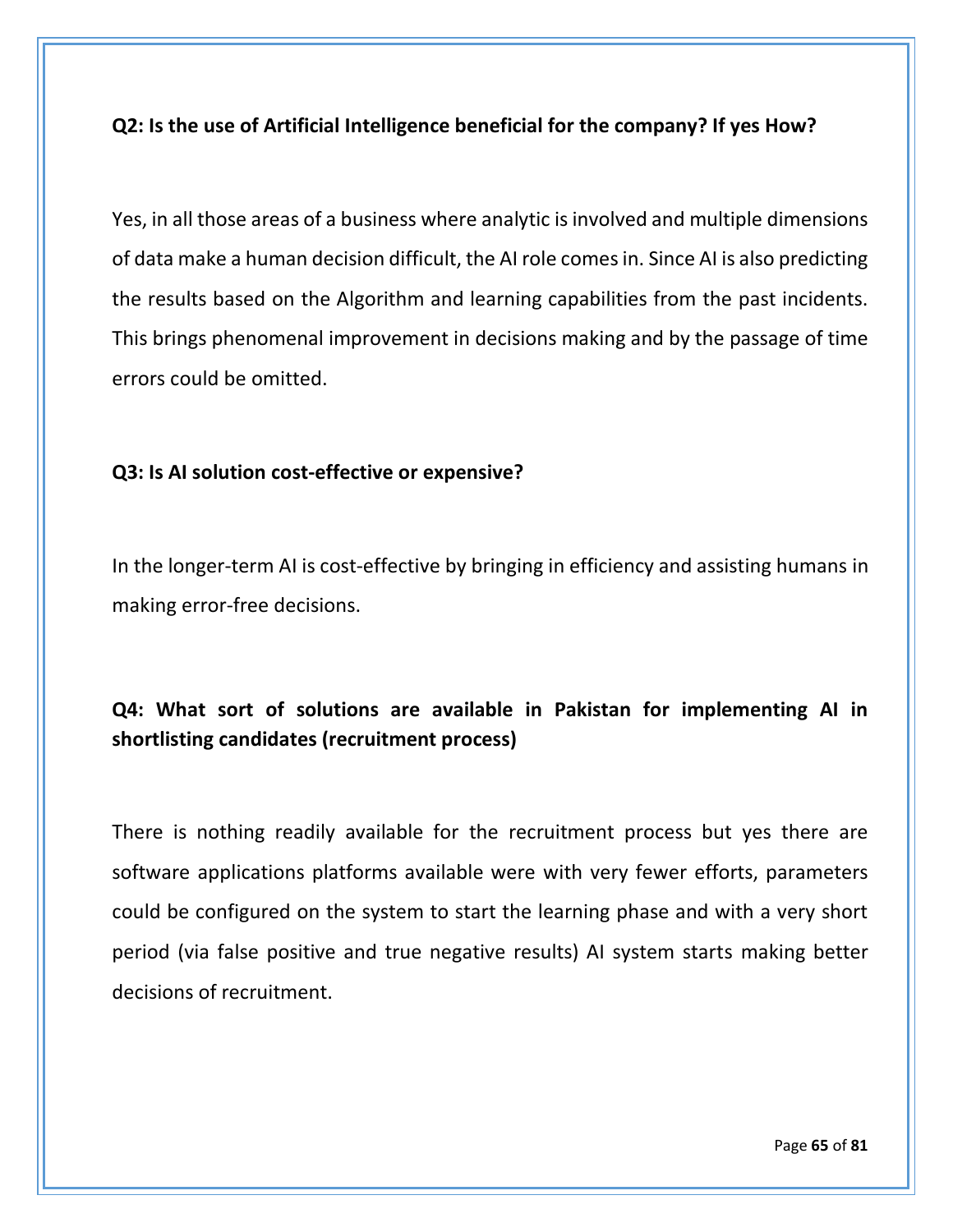There are 3 most effective AI software applications are available in the market which company can implement and configure with the existing system. The features are almost the same. These are:

1. Fetcher software solution

2. XOR software solution

3. Hiretual software solution

**Q5: In your opinion, AI solution for shortlisting candidates (recruitment process) feasible for large organizations or it can benefit the medium and small organizations as well?**

AI recruitment is more feasible for enterprise-level of companies, where there are huge historical records available for AI systems to learn and perform better. In smaller organizations, data depth is not that much that AI systems learn in a shorter time and perform better. For effective use of AI, we can create algorithms instead of entirely focusing on the historical data.

# **Q6: What would be the approx. cost to implement end to end AI solution for shortlisting candidates?**

A standalone AI recruitment solution will cost around PKR 1 million to 1.5 million including software, implementation, and integration charges. Hardware cost is separate and varies as per the configuration.

Page **66** of **81**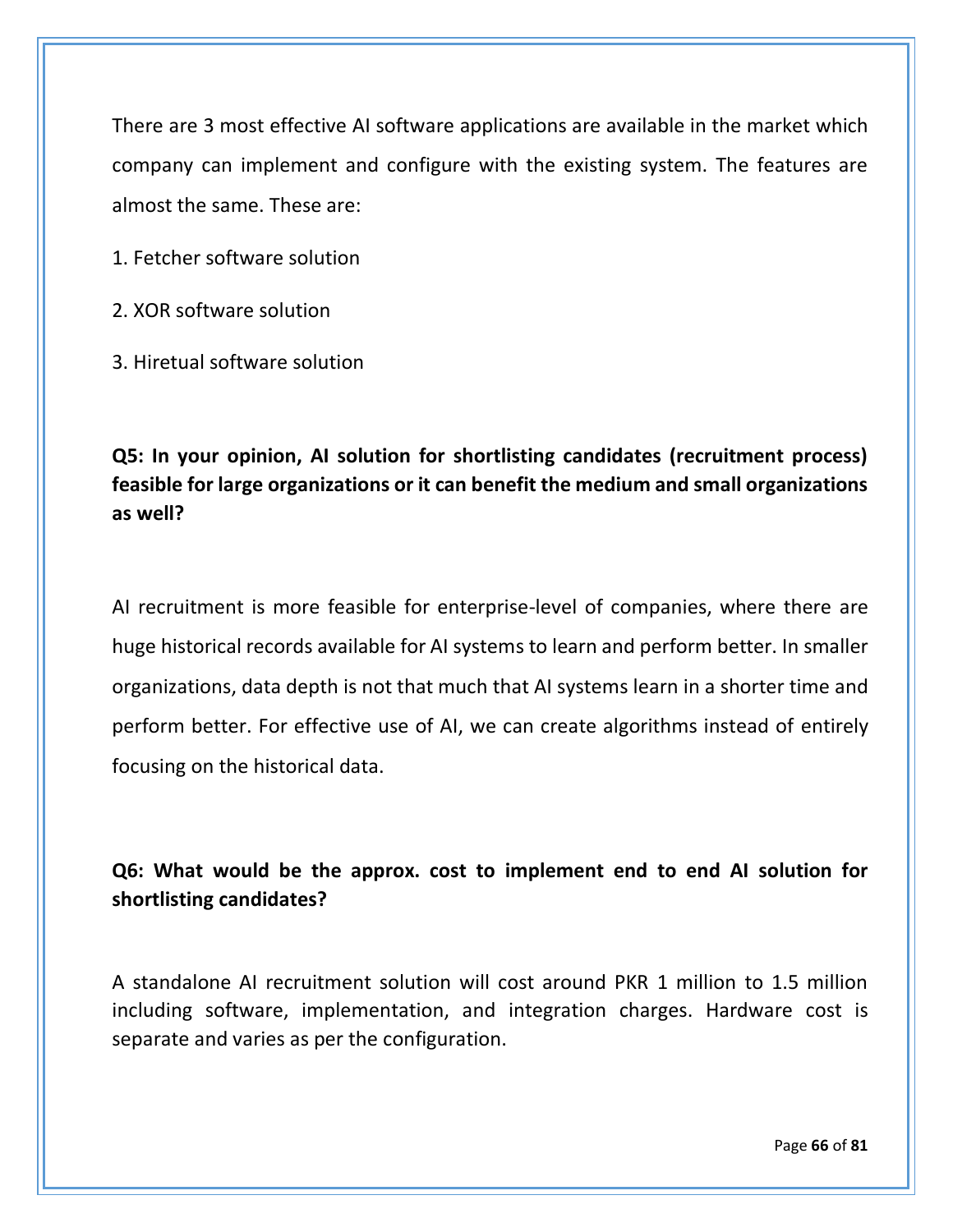**Q7: Should a company implement AI as a complete recruitment solution or part of the process may also be beneficial?**

Part of the process can also be beneficial, not necessary to start with an end-to-end solution if a company doesn't want to spend too much money. However, a complete solution is recommended to take full advantage of AI.

# **Q8: Being an IT expert, what is your recommendation/s regarding the implementation of AI for shortlisting candidates (recruitment process)?**

This is should be the implementation criteria of AI in the Recruitment Process:

### **STEP-1 (DATA EXTRACTION)**

- a) Extract data from the previous records what types of candidates left the company in short-time
- b) Extract data from the HR files and records which type of people (let say industry experience or of any particular college university candidates not perform well or leave
- c) Extract data from HR Information Systems which type of candidates stays for a longer time and Leave Company on a good note.

Note: The larger the data-types, the easier and efficient will be the AI system, HR staff can easily point out the types of candidates for each point.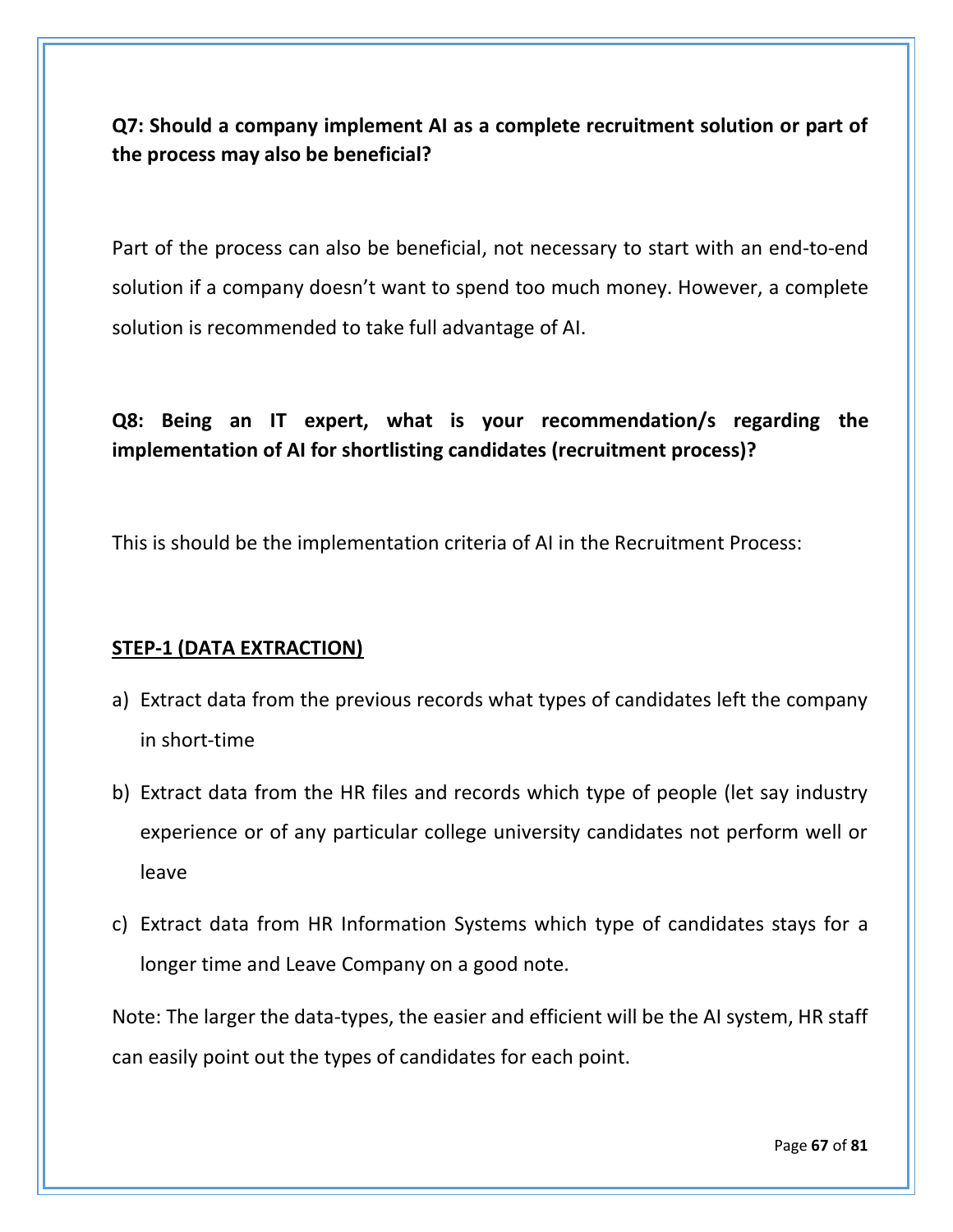### **STEP-2 (LEARNING OF AI ALGORITHM)**

Few records will be inserted in the AI system with pre-defined results these results help the programmers to cautiously design the decision-making algorithm.

### **STEP-3 (TESTING OF ALGORITHM)**

Once the programmer design the AI system, another set of data is required (other than the one used in step-2) where results are hidden from the AI system but are known the Recruitment officers. In this way, testing could be performed in a more precise manner.

### **STEP-4 (IMPLEMENTATION OF AI ALGORITHM)**

Once the step-3 error rates are reduced to an acceptable level OR the required efficiency and accuracy are achieved in high-turnover positions. AI algorithm can be handed over to the Recruitment team.

**Q9: What benefits a company can get by implementing Artificial Intelligence in the shortlisting process?**

Following are the benefits of using AI in the shortlisting process:

- 1. Saving recruiters' time by automating high-volume tasks
- 2. Improving the quality of hire through standardized job matching
- 3. Reduced cost per screening in the long run

Page **68** of **81**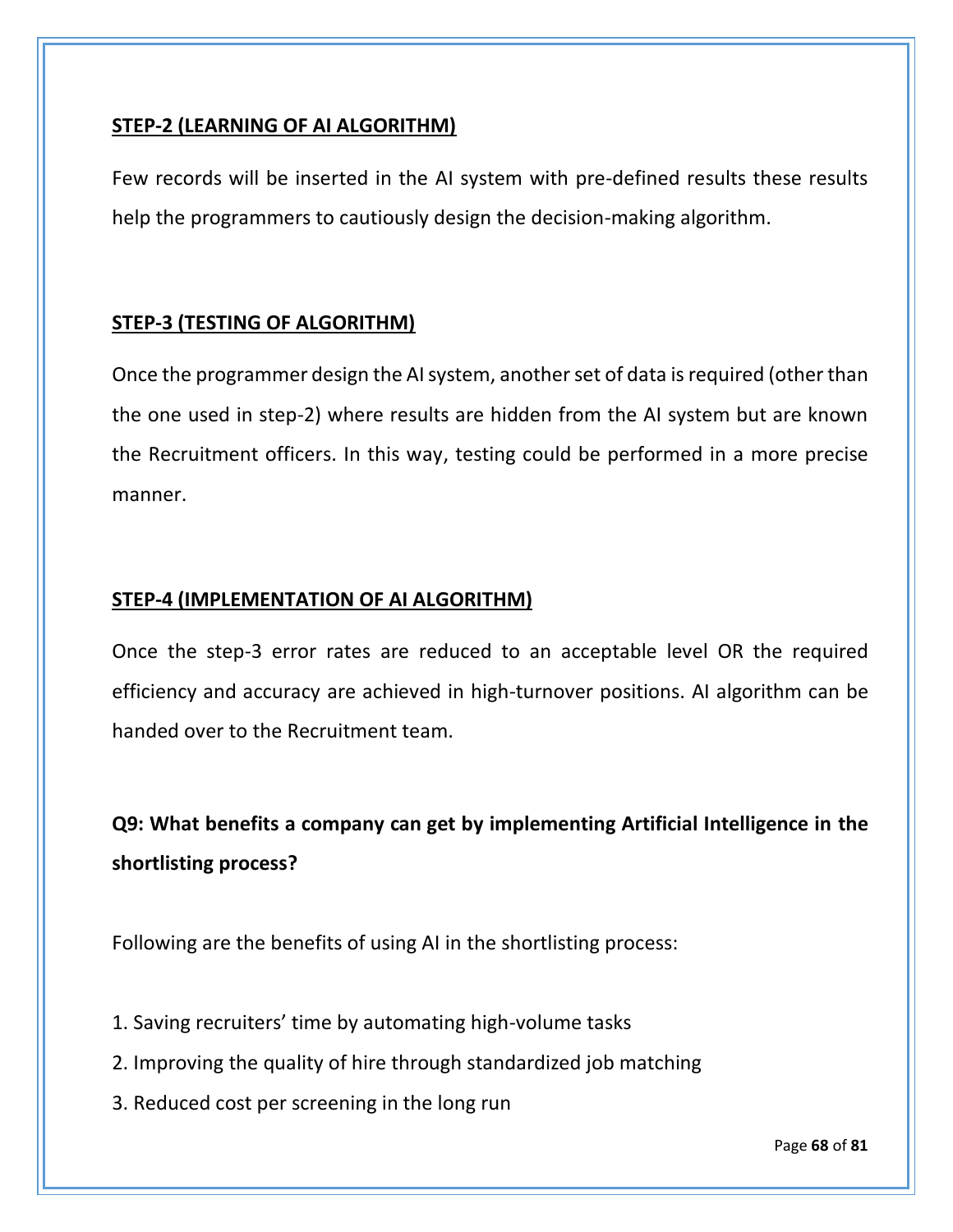4. Reduced overall recruitment cycle time

5. Indexation of Resume/CV skills, experiences, education on the candidate's profile

6. Automated enrichment of candidate profile on social media (LinkedIn, Github, Twitter, Facebook

7. Integrate your existing career page

8. Fetch data and convert word / PDF format CVs in your desirable format for analytics

9. Powerful dashboard reporting

# **Q10. Is there any challenge/drawback of implementing AI in shortlisting candidates?**

Yes, there are a couple of challenges that a company may face while implementing the AI solution:

1. AI for recruiting that uses machine learning needs a lot of data to learn how to screen resumes as accurately as a human recruiter, for example. This can mean several hundred to several thousands of resumes for a specific role. AI requires a lot of data to learn how to accurately mimic human intelligence

2. Any human bias that may already be in your recruiting process; even if it's unconscious; can be learned by AI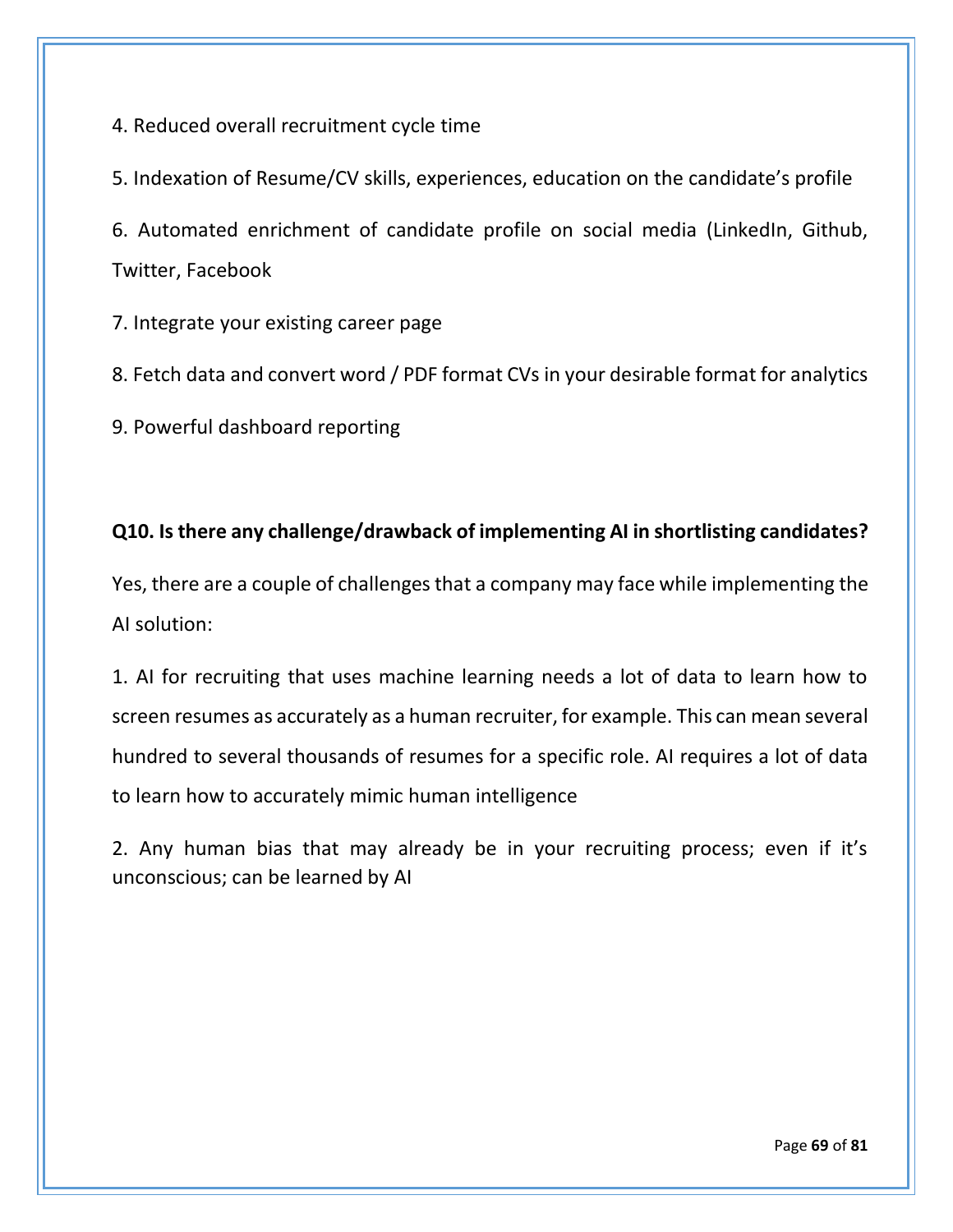#### **INTERVIEW # 2:**

**Name: Huzefa Shabbir Designation: System Analyst Organization: Habib Bank Limited Organization size 16000 + Industry: Banking Email Address: huzefa.shabbir@hbl.com Mobile Number: 0333-3531468**

# **Q1: What is Artificial Intelligence and what is the role of AI in the recruitment process (shortlisting candidates)?**

Artificial intelligence refers to the ability of a system (or you may call a computerized robot) which can perform a recurring activity that is supposed to be performed by an intelligent being. This term is commonly used in a system development project where intellectual processes are involved such as reasoning, ability to discover meaning, or capability to learn from past experiences.

Automation of the recruitment process is called AI, Role of AI in recruitment is only shortlisting candidates in terms of education or experience or specific area.

### **Q2: Is the use of Artificial Intelligence beneficial for the company? If yes How?**

Yes, it would be beneficial for a company where the volume of hiring is high and they want to avoid extra effort/input to shortlist the right-fit candidate for the job. Usually, the volume of applicants per job is high in a country like Pakistan where employers want to put their effort in the right direction and avoid unnecessary input activity such as shortlisting candidates.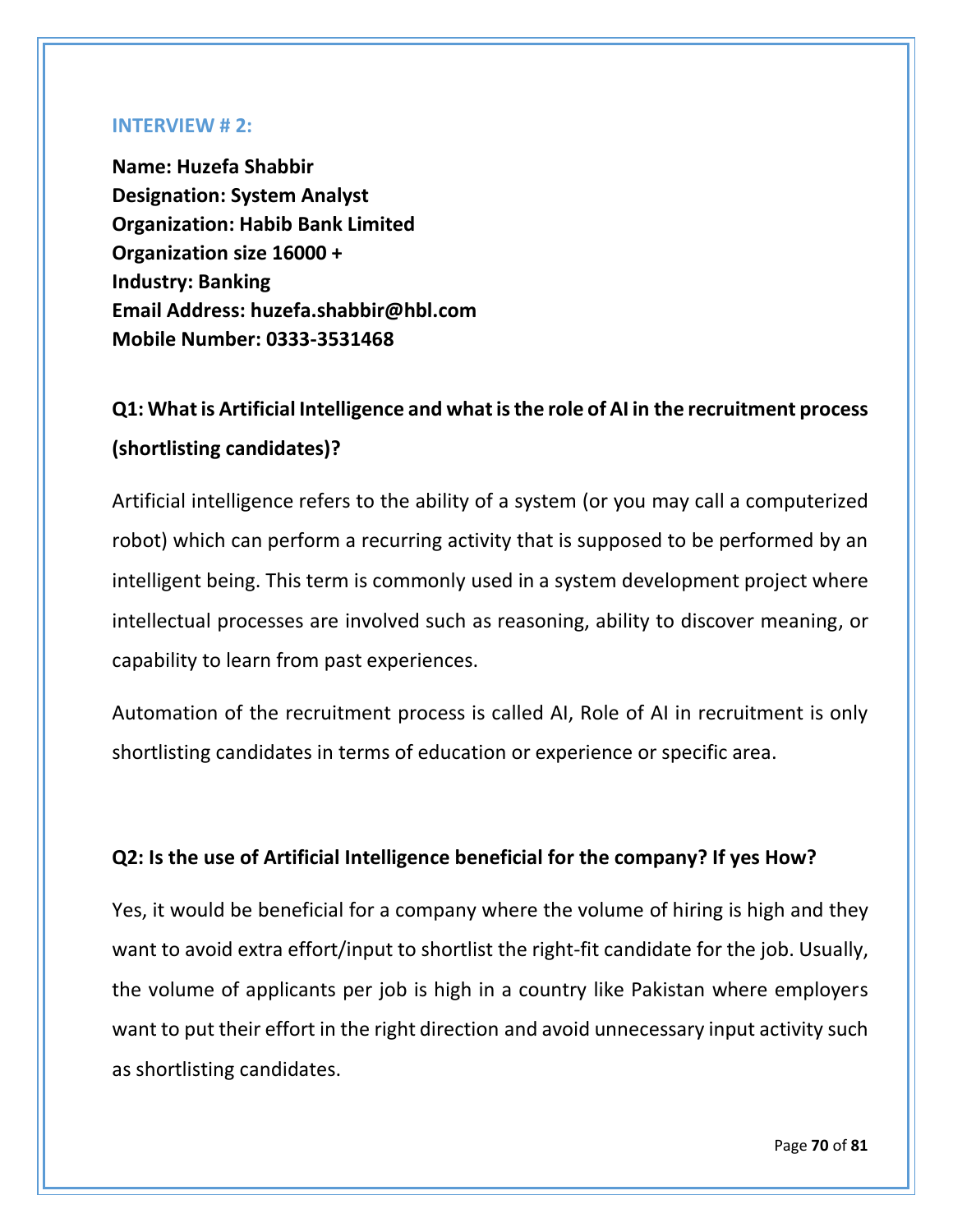Moreover, it will be time-efficient for doing repetitive or high volume tasks.

### **Q3: Is AI solution cost-effective or expensive?**

Since it is not the commonly available solution in our local market. Therefore, it is expensive right now

# **Q4: What sort of solutions are available in Pakistan for implementing AI in shortlisting candidates (recruitment process)**

I don't think so, because we have different practices for the shortlisted candidate. But Naukri.Com and other online job companies are using some custom solutions.

# **Q5: In your opinion, AI solution for shortlisting candidates (recruitment process) feasible for large organizations or it can benefit the medium and small organizations as well?**

It will be feasible for those organizations whose turnover rate is high or the company that is going to expand its business. Because the recruitment unit has lots of pressures in such companies and AI will be helpful for them to get the right candidate in.

**Q6: What would be the approx. cost to implement end to end AI solution for shortlisting candidates?**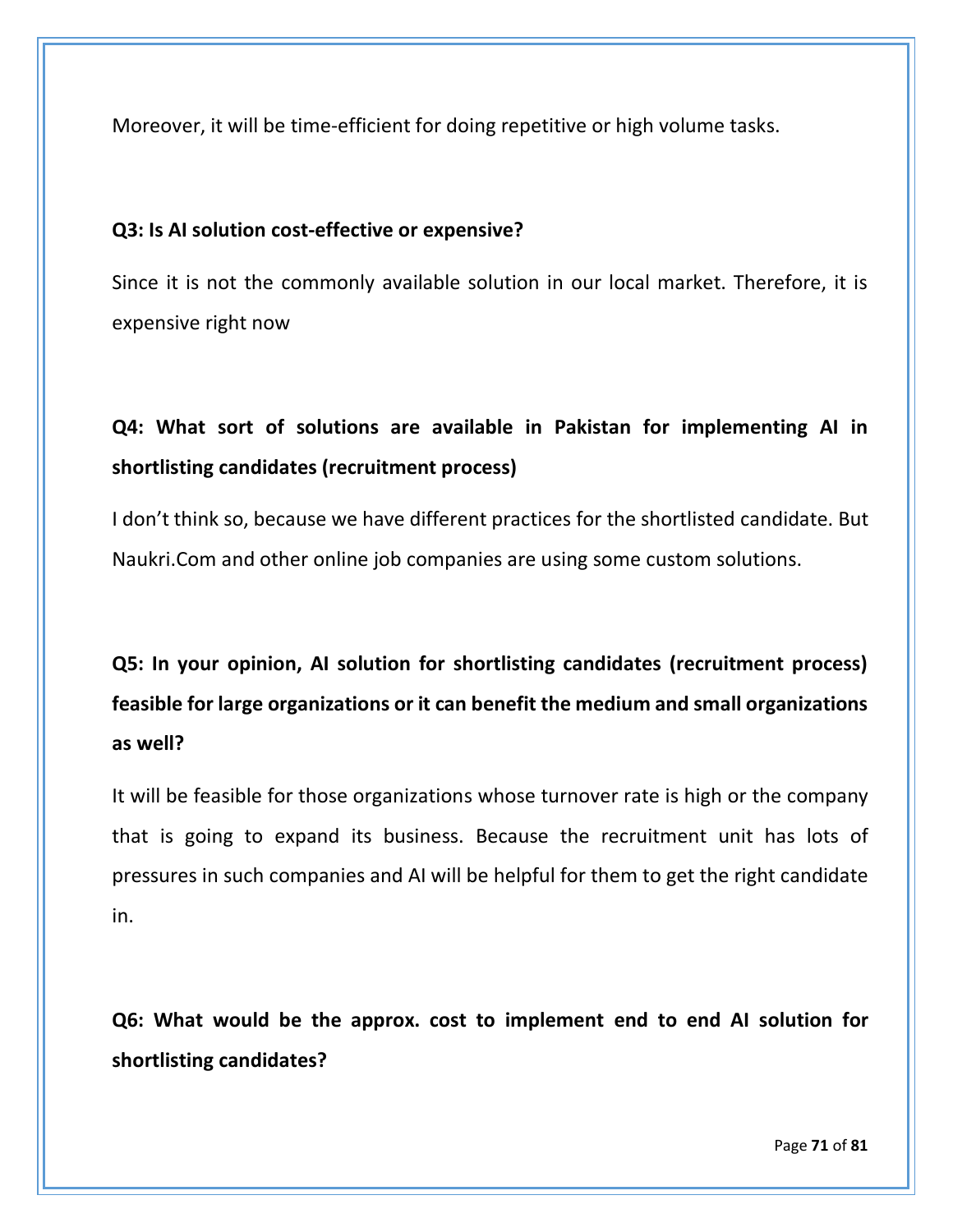The cost of implementing AI in the recruitment process would be approx. around Rs. 1.5 to 2 million. However exact cost may be determined after evaluating the existing situation of the company and the solution company wants to adopt.

# **Q7: Should a company implement AI as a complete recruitment solution or part of the process may also be beneficial?**

Since we are not commonly using AI in our other aspect of the business right now and at this stage, designing algorithms are not common and cheap. Even people are not trained to use it. Therefore, I think that we should use AI as part of the process right now, but gradually, we can enhance the horizon of AI in our recruitment process.

# **Q8: Being an IT expert, what is your recommendation/s regarding the implementation of AI for shortlisting candidates (recruitment process)?**

AI would be a very effective tool to reduce the unnecessary effort in the recruitment process and enable employees to put their effort into another constructive world. But at the same time, I would say that since our market is not mature enough to get this kind of solution as well as our user does not have capable enough to use this AI system. Therefore, we should implement it in phases where this system will take its time to get mature and become user friendly in our local market.

**Q9: What benefits a company can get by implementing Artificial Intelligence in the shortlisting process?**

6. Improve the quality and objectivity of recruitment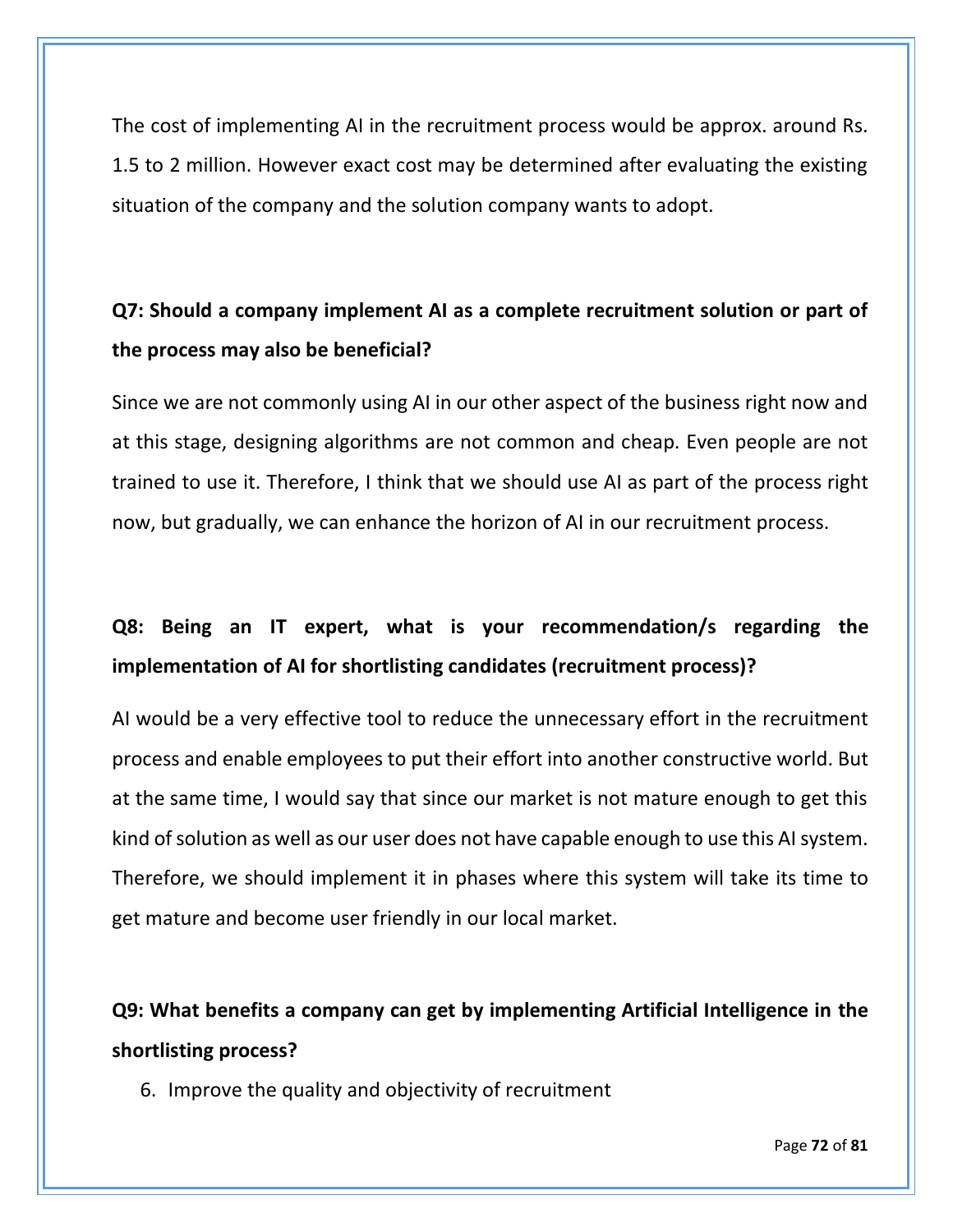- 7. Save time and fill the position faster
- 8. Enhance the candidate's experience and employer's brand image
- 9. Time and cost-saving
- 10.Automate tedious manual work

### **Q10. Is there any challenge/drawback of implementing AI in shortlisting candidates?**

Apart from the cost, below are some additional challenges while implementing AI solution:

- 3. Trained local support is not available in Pakistan easily at the moment and that may lead to paying amount in dollars on per hour basis to get the expert knowledge/solution
- 4. AI requires a lot of data at the time of implementation

### **INTERVIEW # 3:**

**Name: Adnan Siddiqui Designation: Head of IT Organization: BankIslami Pakistan Organization size: 3000+ Industry: Banking Email Address: adnansiddiqui@bankislami.com.pk Mobile Number: 0335-2124402**

# **Q-1: What is Artificial Intelligence and what is the role of AI in the recruitment process (shortlisting candidates)?**

AI for Recruitment is the application of artificial intelligence, such as the learning or problem-solving that a computer can do, to the recruitment function. This new

Page **73** of **81**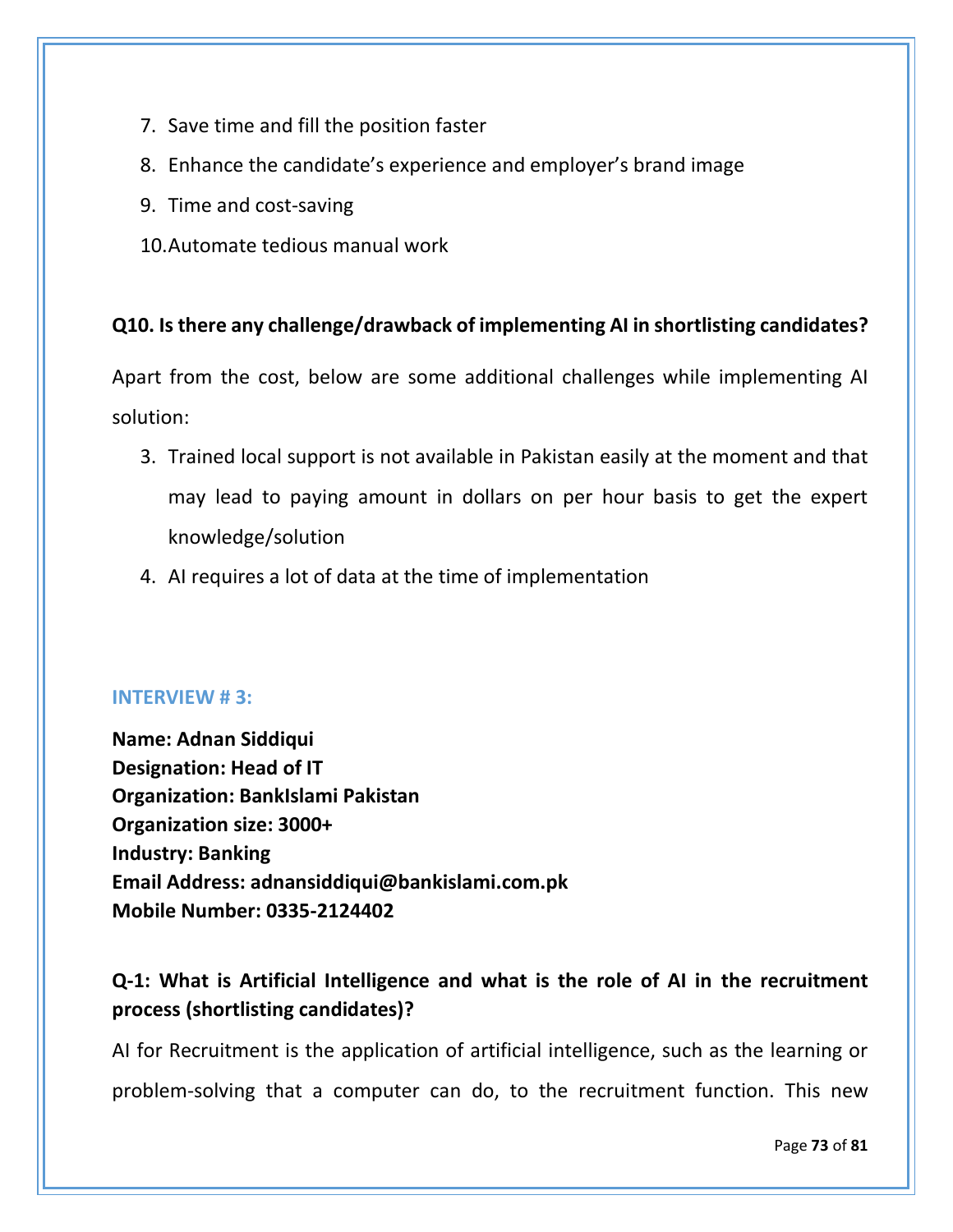technology is designed to streamline or automate some part of the recruiting workflow, especially repetitive, high-volume tasks.

AI for recruiting is an emerging category of HR technology designed to reduce — or even remove — time-consuming activities like manually screening resumes.

#### **Q2: Is the use of Artificial Intelligence beneficial for the company? If yes How?**

By deploying the right AI technology, your **business** may gain the ability to save time and money by automating and optimizing routine processes and tasks. Increase productivity and operational efficiencies. Make faster **business** decisions based on outputs from cognitive technologies.

#### **Q3: Is AI solution cost-effective or expensive?**

Initially, AI deployment is expensive however, in the long run, it will be cost-effective for the company. The company will get improved efficiency, **reduced costs**, and minimize errors. **AI** is involved in process automation and codifying business logic. As a result, the probability of human error will **be reduced** significantly.

### **Q4: What sort of solutions are available in Pakistan for implementing AI in shortlisting candidates (recruitment process)?**

Currently, to my knowledge, there is no IT company providing readymade AI solutions for recruitment. The company may hire an IT consultancy firm to deploy customized solutions. However, some good readymade solutions are also available outside Pakistan the company may look into it as per the requirements.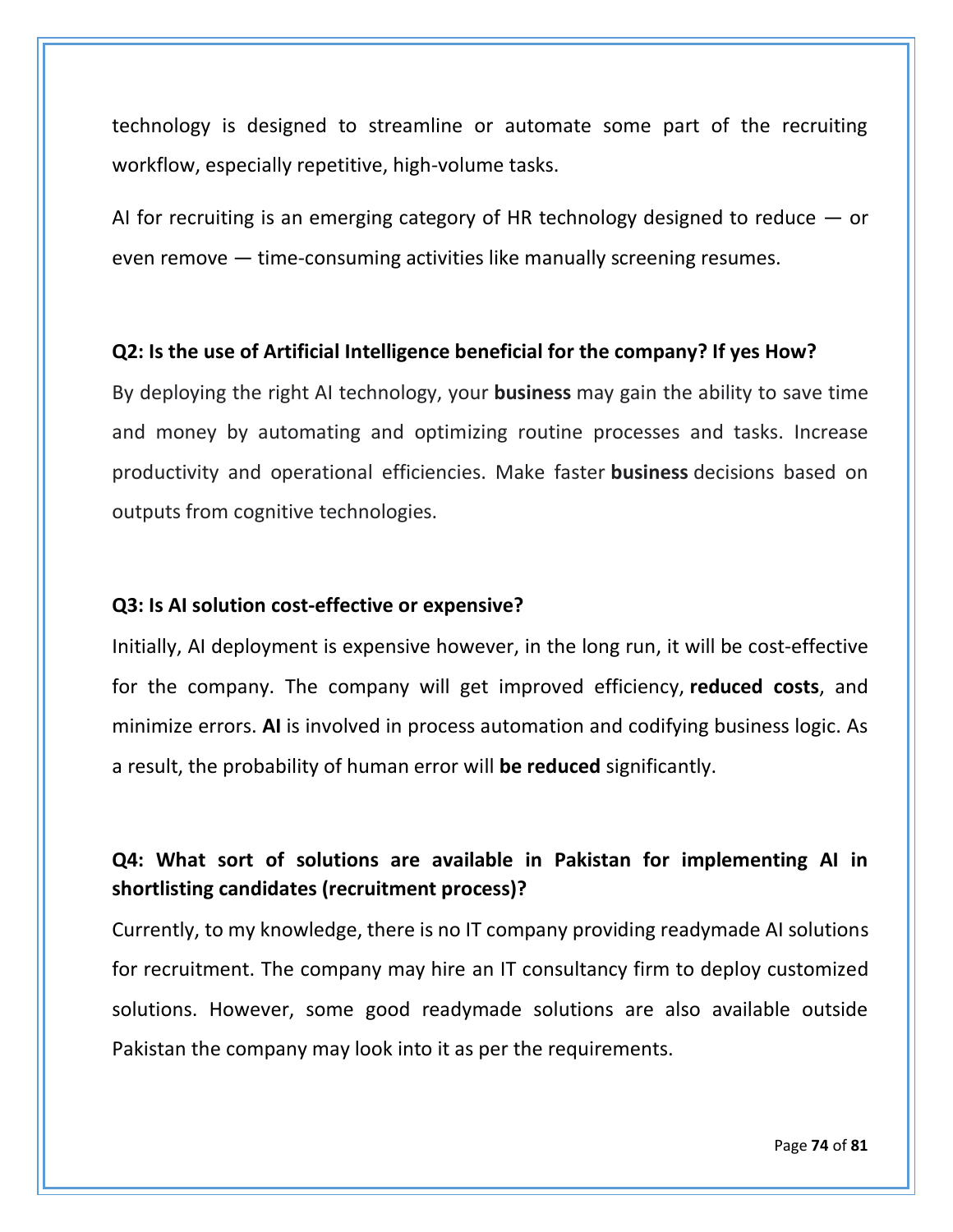I can recommend below 3 AI solutions that can be explored further as per the budget and requirements.

1. FETCHER [https://www.fetcher.ai/contact/?ssrid=ssr&utm\\_campaign=fetcher\\_ai&utm\\_mediu](https://www.fetcher.ai/contact/?ssrid=ssr&utm_campaign=fetcher_ai&utm_medium=selectsoftware&utm_source=paid) [m=selectsoftware&utm\\_source=paid](https://www.fetcher.ai/contact/?ssrid=ssr&utm_campaign=fetcher_ai&utm_medium=selectsoftware&utm_source=paid)

2. XOR - [https://www.xor.ai/candidate-screening](https://www.xor.ai/candidate-screening-software?utm_campaign=Recruiting%20AI&utm_source=SelectSoftware&utm_medium=Recruiting%20AI&utm_content=Recruiting%20AI&ssrid=ssr)[software?utm\\_campaign=Recruiting%20AI&utm\\_source=SelectSoftware&utm\\_medi](https://www.xor.ai/candidate-screening-software?utm_campaign=Recruiting%20AI&utm_source=SelectSoftware&utm_medium=Recruiting%20AI&utm_content=Recruiting%20AI&ssrid=ssr) [um=Recruiting%20AI&utm\\_content=Recruiting%20AI&ssrid=ssr](https://www.xor.ai/candidate-screening-software?utm_campaign=Recruiting%20AI&utm_source=SelectSoftware&utm_medium=Recruiting%20AI&utm_content=Recruiting%20AI&ssrid=ssr)

3. eightfold - <https://eightfold.ai/?ssrid=ssr>

# **Q5: In your opinion, AI solution for shortlisting candidates (recruitment process) feasible for large organizations or it can benefit the medium and small organizations as well?**

Artificial intelligence is one of the most promising technologies of recent years, with applications in various fields. Human resources are no exception to this trend. AI is beneficial for all sorts of companies irrespective of the size however, keeping the cost/benefit analysis in mind, as the deployment cost is expensive, it may not be giving good ROI to the companies where yearly recruitment is not too much.

My suggestion is to do ROI analysis before making any decision but it makes sense to implement an AI solution for shortlisting candidates in companies where bulk recruitment is an ongoing process throughout the year i.e. sales, call center, etc.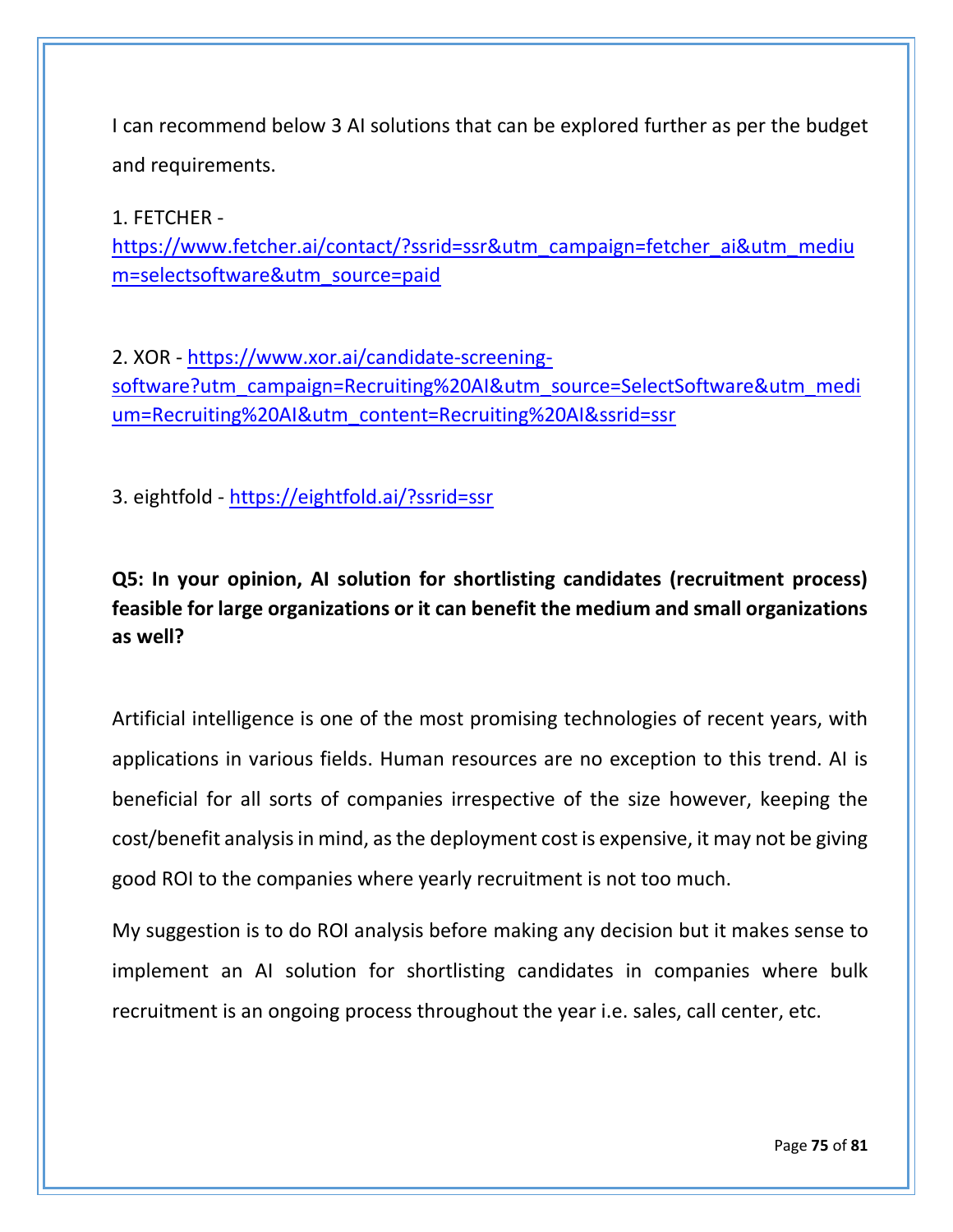### **Q6: What would be the approx. cost to implement end to end AI solution for shortlisting candidates?**

It's a question companies of all sizes (from enterprises to startups) are asking. Roughly it will cost around 2 million if the company adopts a readymade solution without any customization and hardware.

# **Q7: Should a company implement AI as a complete recruitment solution or part of the process may also be beneficial?**

Artificial Intelligence has come to stay in the world of talent acquisition and staffing. And while we've heard plenty of applications of AI as standalone benefits, fewer companies are exploring how AI can impact their recruiting process from beginning to end. So, what is end to end AI recruiting? Often, organizations look at recruiting and hiring in a very linear way: Source job seekers, recruit applicants, interview candidates, and shortlist.

An effective recruitment process is necessary to implement AI as a complete recruitment solution. That will save the company valuable resources including costeffectiveness. However, depends on the company's budget and requirements, it can be implemented partially as well.

# **Q8: Being an IT expert, what is your recommendation/s regarding the implementation of AI for shortlisting candidates (recruitment process)?**

To gain the competitive edge of the technology over competitors, my recommendation is that companies should go for AI implementation in the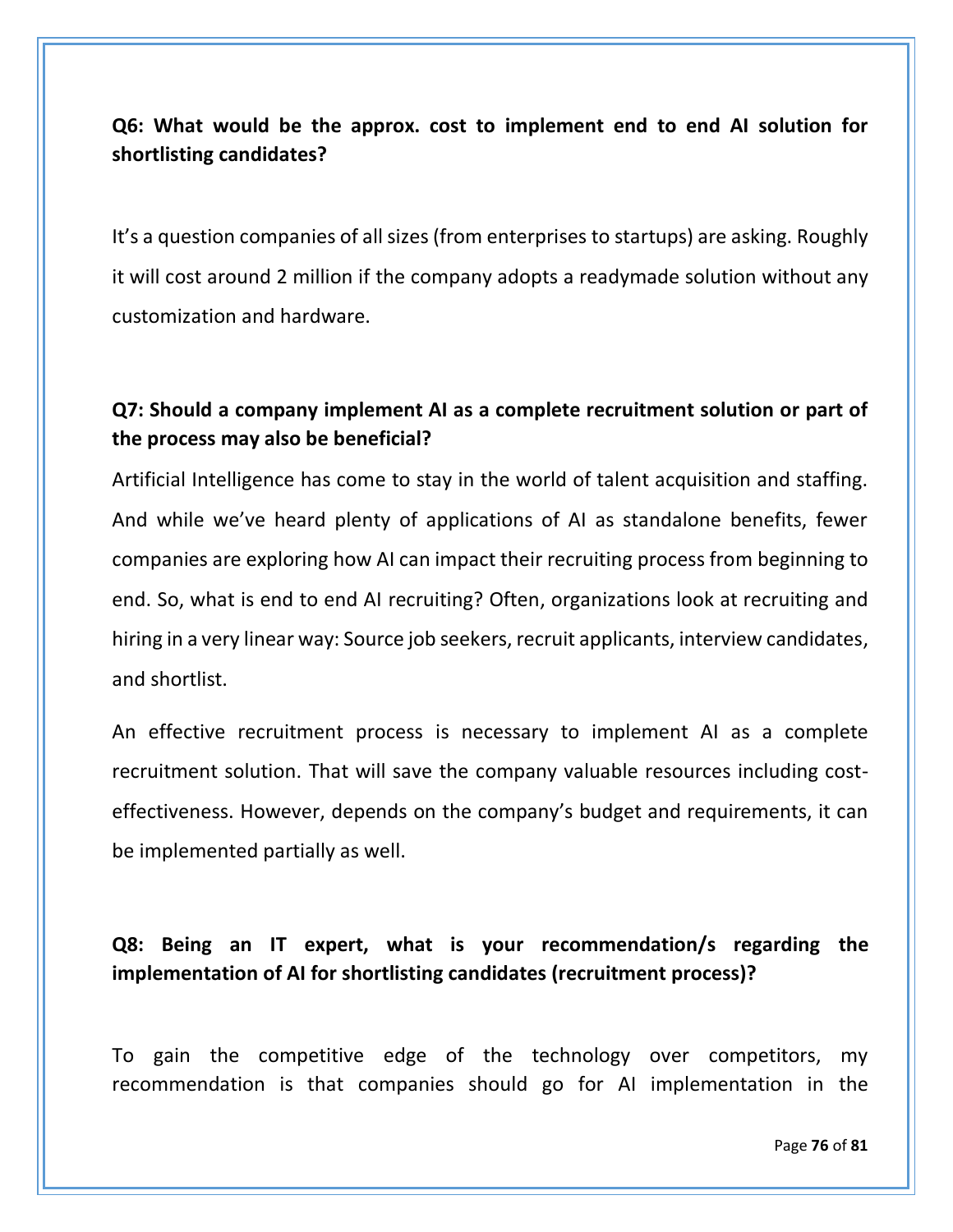recruitment process. It will benefit a company in so many ways i.e. accuracy, timesaving, cost-saving in long run, reduced hiring cycle time, etc.

# **Q9: What benefits a company can get by implementing Artificial Intelligence in the shortlisting process?**

- Objectivity and transparency
- Better experience for candidates
- Superior brand image
- Optimized recruitment process
- Reduce time to hire
- Automation of high volume manual work
- Improved quality of hire
- Help In Eliminating The Bias In Hiring Process

### **Q10. Is there any challenge/drawback of implementing AI in shortlisting candidates?**

Yes, challenges are always there when you deal with technology. In implementing AI, you may face issues like readily data availability of the past candidates as AI learns the patterns from there. However, to control it, you may need to design powerful algorithms (programs) for each role available in the company.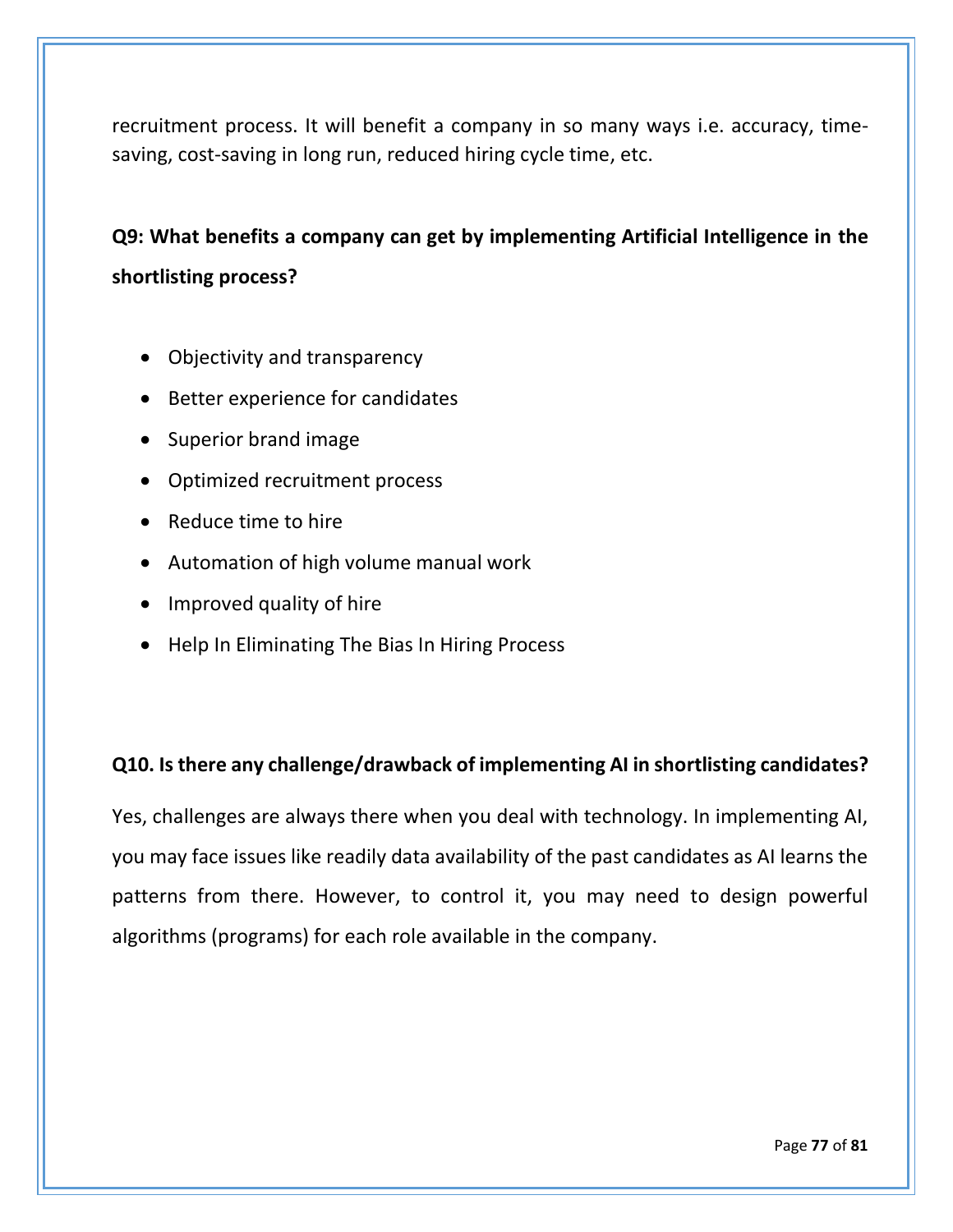### <span id="page-21-0"></span>REFERENCES

Bilal Himoud, Varallyai Laszlo, *Faculty of Economics and Business, University of Debrecen, Hungary - Will artificial intelligence take over human resources recruitment and selection (2019)*

*AADESH ASHOK SURVE, HAZARIMAL SOMANI, College of Commerce and Economics, Bandra, India - IMPACT OF ARTIFICAL INTELLIGENCE IN HUMAN RESOURCE MANAGEMENT (2020)*

*Sheilla Njoto, The Policy Lab, The University of Melbourne - Gendered Bots? Bias in the use of Artificial Intelligence in Recruitment (2020)*

*Vaishnavi, K.S Amritaa, Samay Achwani, Jain College – CGS, India - A study on Use Of Artificial Intelligence In HRM (Dec'2018)*

*LILIAN FADI ABOU HAMDAN S. Olayan School of Business at the American University of Beirut - The role of Artificial Intelligence in the recruitment and selection Process (2019)*

*Abdul Amid Aziz Jalloh, Maryam Abdullahi Habib Dr. Brima Turay, College of Economics and Business Liaoning University, Shenyang, China - The Effects Of Recruitment And* 

Page **78** of **81**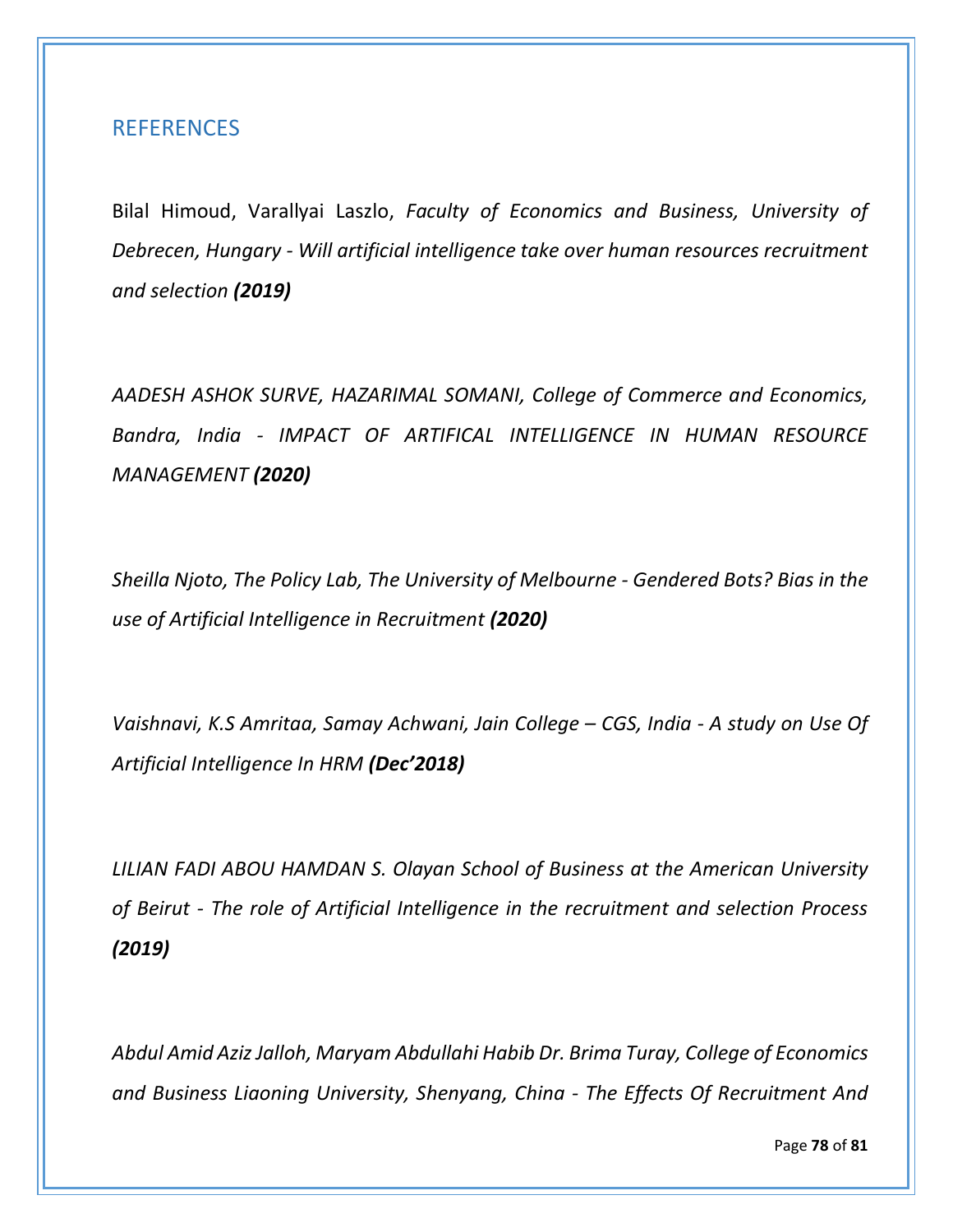*Selection Processes And Procedures In Achieving Organizations Strategic Objectives(2015)*

*Dr. Nishad Nawaz Assistant Professor, Department of Business Management, College of Business Administration, Kingdom University, Bahrain - Robotic Process Automation For Recruitment Process (2019)*

*Nour Khalil Abu-Khaled, Middle East University, Jordan - The Impact Of Artificial Intelligence On Employment In High-Tech Companies (2020)*

*Dan Wellers Timo Elliott Markus Noga, HBR - Machine Learning Is Improving Companies' Work Processes (2017)*

*Girish Keshav Palshikar, Rajiv Srivastava, Mahek Shah, Sachin Pawar TCS Research and Innovation, Tata Consultancy Services Ltd. - Automatic Shortlisting In Recruitment (2018)*

*Geetha R, Bhanu Sree Reddy D VIT Business School, VIT University, Vellore-14, India - RECRUITMENT THROUGH ARTIFICIAL INTELLIGENCE: A CONCEPTUAL STUDY (2018)*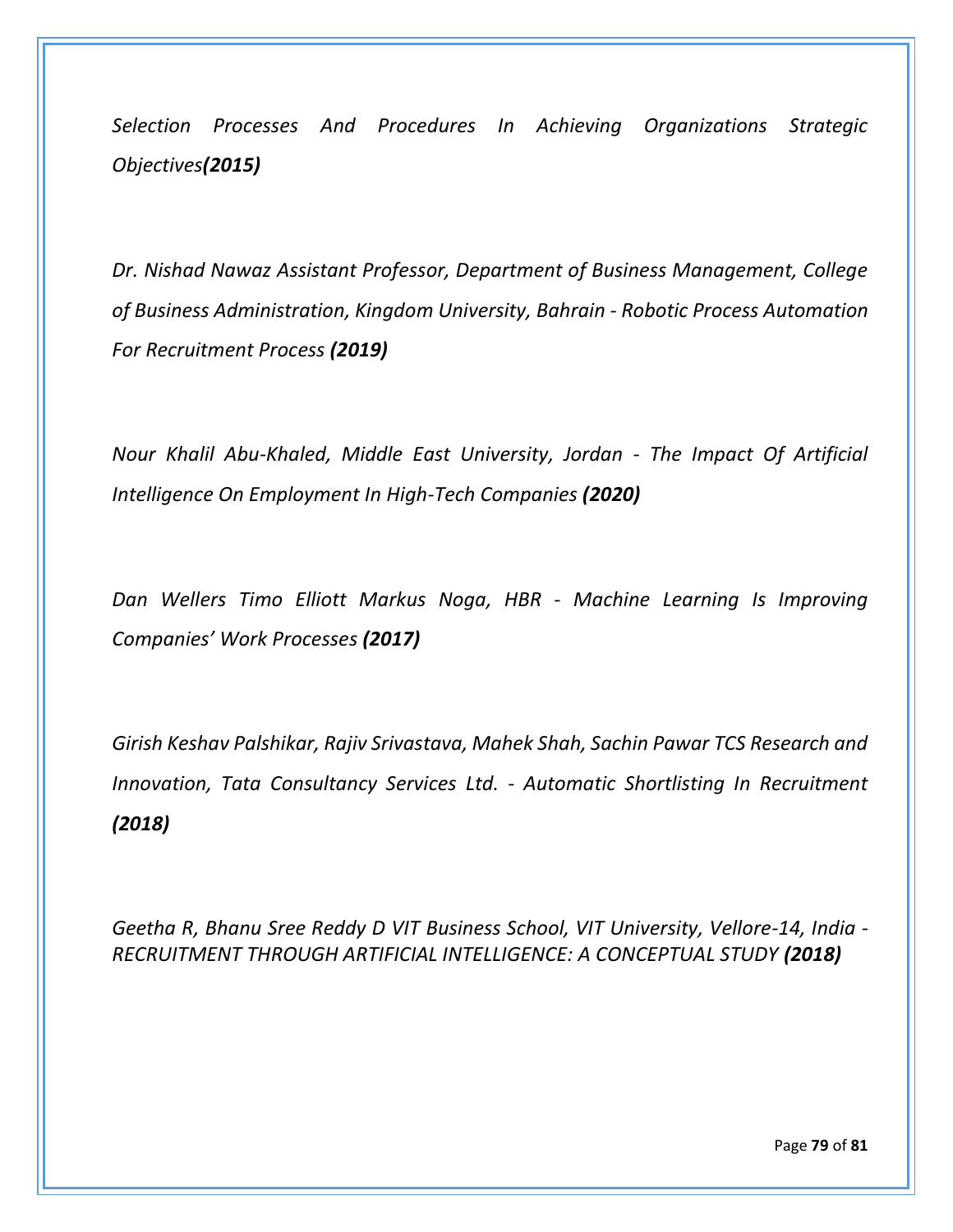*Aratrika Chanda, National College of Ireland - Impact of Artificial Intelligence In Recruitment, Selection, screening and retention outcomes in the Irish Market in view of the Global Market (2019)*

*James Wright, Pearson Business School, London United Kingdom – Defining a new way of recruitment (2017)*

*Ayesha Javed, Juthika Kabir Brishti - THE VIABILITY OF AI-BASED RECRUITMENT PROCESS (2020)*

*OKSANEN, REIJA, University of Tampere - New technology-based recruitment methods (2018)*

*Jennifer Johansson Senja Herranen, JÖNKÖPING University - The application of Artificial Intelligence (AI) in Human Resource Management (2019)*

*Hanna Salminen Reija & Oksanen - New Technology-Based Recruitment Methods - UNIVERSITY OF TAMPERE - May (2018)*

### *CASE STUDY:*

*<https://teseteo.com/wp-content/uploads/2020/02/Unilever-Case-Study.pdf>*

### *OTHERS RESEARCH WEBSITES:*

*[www.ideal.com](http://www.ideal.com/)*

*[https://www.talentlyft.com/en/blog/article/207/the-role-of-artificial-intelligence-ai](https://www.talentlyft.com/en/blog/article/207/the-role-of-artificial-intelligence-ai-in-recruitment)[in-recruitment](https://www.talentlyft.com/en/blog/article/207/the-role-of-artificial-intelligence-ai-in-recruitment)*

*[https://articles.jobconvo.com/en/artificial-intelligence-in-recruiting-understanding](https://articles.jobconvo.com/en/artificial-intelligence-in-recruiting-understanding-how-to-apply/)[how-to-apply/](https://articles.jobconvo.com/en/artificial-intelligence-in-recruiting-understanding-how-to-apply/)*

Page **80** of **81**